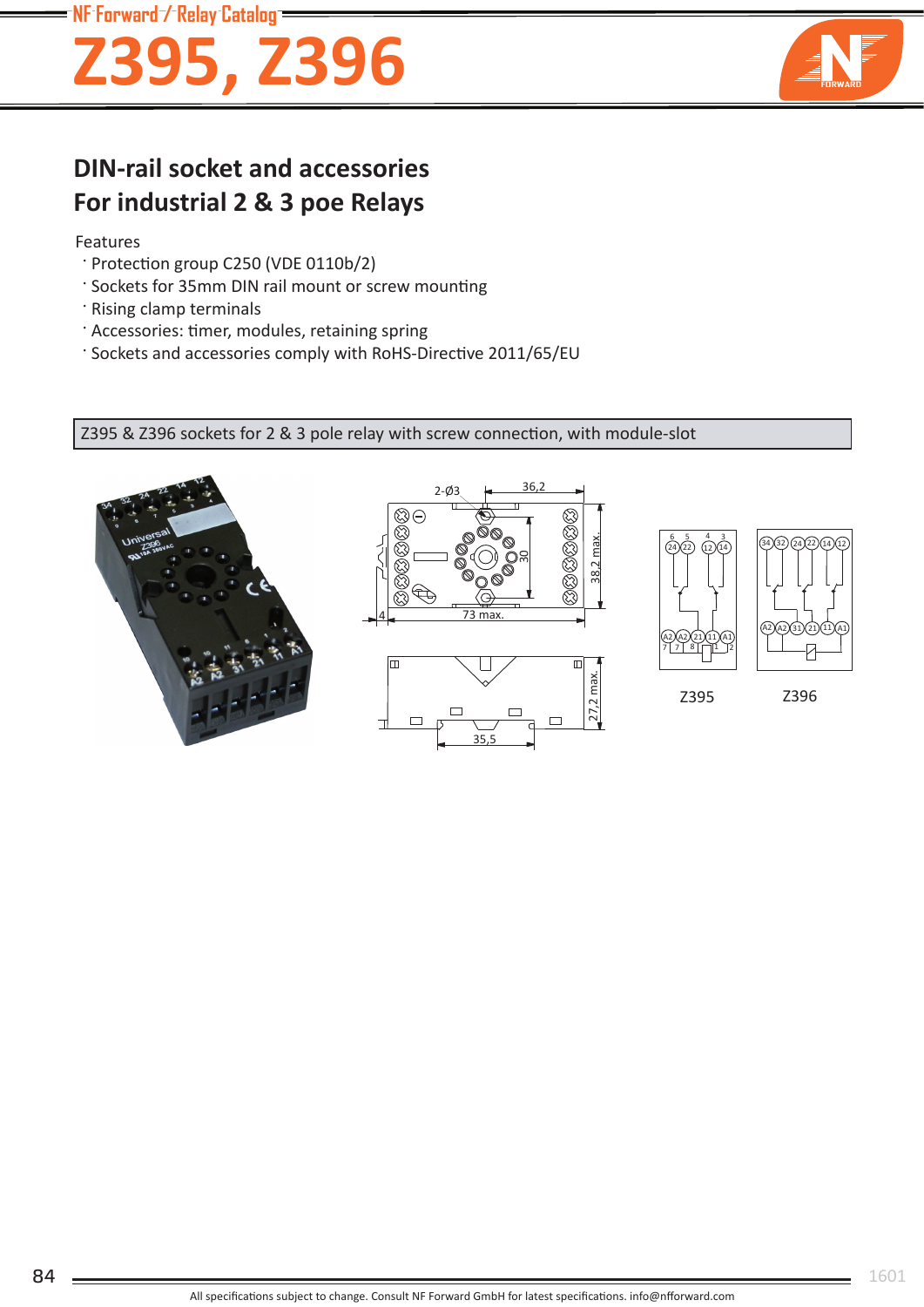

## **Z395, Z396**

| <b>Technical data</b>                         |                                |  |
|-----------------------------------------------|--------------------------------|--|
| Electrical / mechanical Data                  | Z395 & Z396                    |  |
| Rated current                                 | 12A                            |  |
| Rated voltage                                 | 300VAC                         |  |
| Dielectric strength coil to contact circuits  | 2500VAC                        |  |
| Dielectric strength open contact circuits     | 1500VAC                        |  |
| Dielectric strength adjacent contact circuits | 2500VAC                        |  |
| Insulation category acc. VDE0110b/2.79        | C250/B380                      |  |
| Ambient temperature                           | $-40+80^{\circ}C$              |  |
| Protection category acc. EN60529              | IP20                           |  |
| Terminal capacity                             | $2 \times 2.5$ mm <sup>2</sup> |  |
| Terminal capacity with cable end              | $2 \times 1.5$ mm <sup>2</sup> |  |
| Maximum torque                                | 0.8N <sub>m</sub>              |  |
| Screw type                                    | Combi screw M3*                |  |
| Packaging unit sockets                        | 10 pcs.                        |  |
| Packaging unit modules                        | 20 pcs.                        |  |
| Packaging unit retaining clips                | 10 pcs.                        |  |
| Approvals                                     | <b>CUL</b>                     |  |

(\*) Combination of slotted and Phillips head screw M3

| Standard part numbers                                                                 |         |
|---------------------------------------------------------------------------------------|---------|
| DIN rail socket for 2 pole relay with module-slot                                     | Z395    |
| DIN rail socket for 3 pole relay with module-slot                                     | Z396    |
| Metallic retaining clip                                                               | Z434    |
| Protection diode (+ A1)                                                               | Z396.50 |
| Red LED + protection diode 6/24VDC (+ A1)                                             | Z396.52 |
| RC protection 110240VAC                                                               | Z396.53 |
| Varistor protection 24VAC                                                             | Z396.54 |
| Varistor protection 230VAC                                                            | Z396.55 |
| Red LED 230VAC                                                                        | Z396.58 |
| Timer Module with 8 functions<br>Time from 50ms to 240h voltage from 24 to 240V AC/DC | Z396.64 |

### Universal Timer Module Z396.64 for socket Z395 + Z396

Multi voltage of 24 - 240VDC/AC

**Multi-functional with 8 functions** 

· Multi range from 50ms - 240h

| Time ranges, time range limit | Adjustment range |
|-------------------------------|------------------|
| 1 <sub>s</sub>                | $0.05s - 1s$     |
| 10 <sub>s</sub>               | $0.5s - 10s$     |
| 1 min                         | $3s - 60s$       |
| $10 \text{ min}$              | $30s - 600s$     |
| 1 <sub>h</sub>                | 3min - 60min     |
| 10 <sub>h</sub>               | 30min - 600min   |
| $1$ day / 24 h                | $1,2h - 24h$     |
| 10 days / 240 h               | 12h - 240h       |